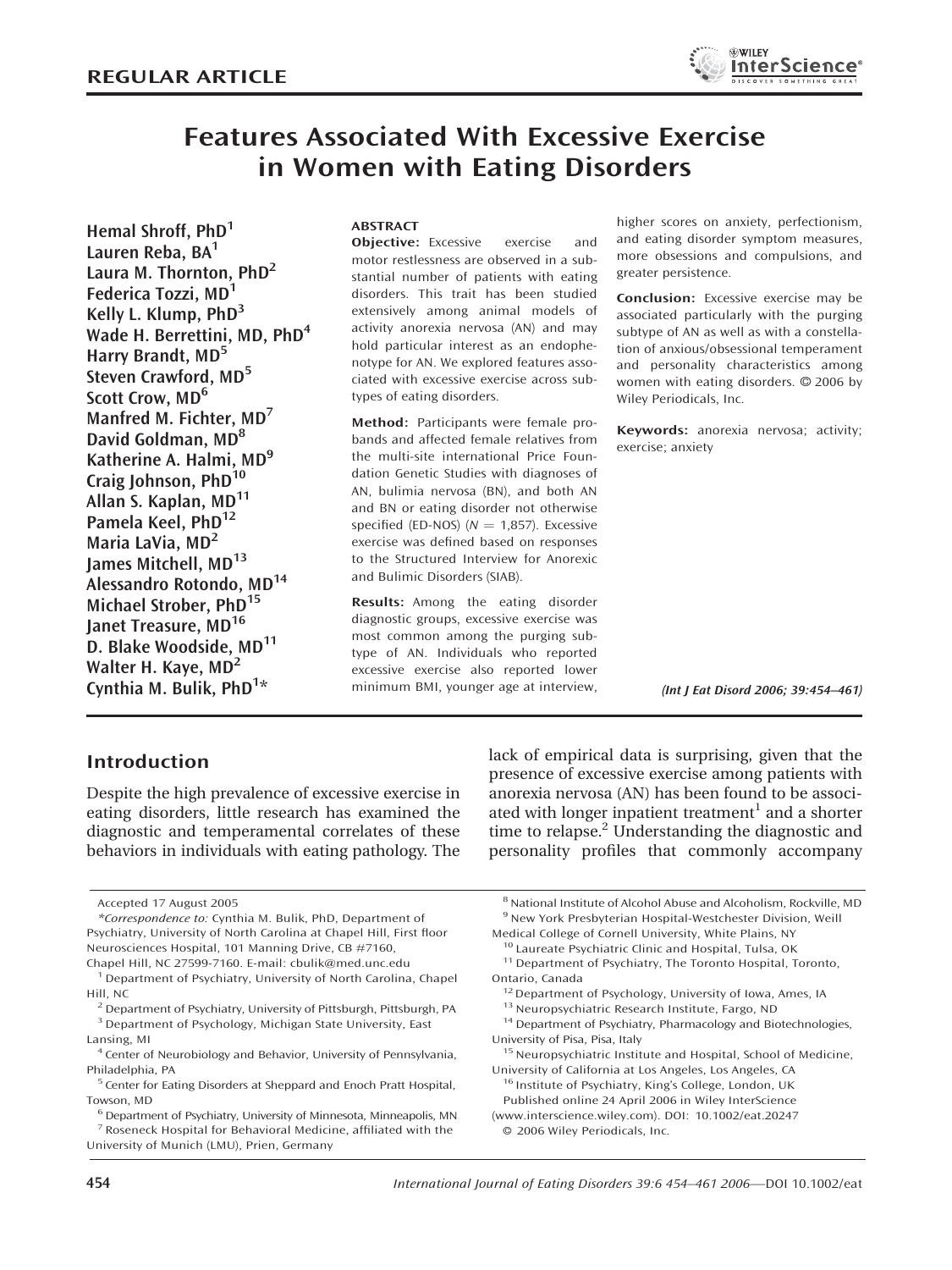these deleterious behaviors would therefore inform treatment efforts and possibly theories regarding the etiology of the exercise behaviors and the eating disorder itself.

Few studies have examined the prevalence of excessive exercise across eating disorder diagnostic categories. A retrospective study of hospital re- $\text{cords}^1$  failed to find a significant difference in the proportion of excessive exercisers between groups with AN and those with bulimia nervosa (BN) or eating disorder not otherwise specified (EDNOS). However, the measurement of exercise in the study was problematic, as participants were only asked to recall exercise behavior in the 6 months before their admission and exercise status was established using a median split difference in the study sample. In their study with adult inpatients, Davis et al.<sup>3</sup> found that compared with patients with BN, a significantly greater proportion of patients with AN were excessive exercisers during the acute phase of their disorder. No study to date has examined differential rates of excessive exercise across subtypes of AN (i.e., restrictor, binge/purge, or purge only) or BN (purging and non-purging). Given significant differences in other behavioral and personality characteristics across these subgroups (e.g., see Klump et al.<sup>4</sup>), it is important to determine whether excessive exercise shows stronger associations with some eating disorder subtypes than others.

Although there have been numerous studies of exercise and excessive activity in eating disorders, there is no consensus on what constitutes excessive exercise with definitions varying in frequency of hours, definitions of unhealthy preoccupation with exercise, and discomfort experienced when unable to exercise—or exercise "craving." In addition, as pointed out by Adkins and Keel, $\frac{5}{7}$  little research has been carried out to support whether the excessive or compulsive dimension of exercising is related to eating disorders.

A greater body of work has examined personality and psychopathological correlates of exercise behaviors in individuals with eating disorders. However, findings have been inconsistent. Bamber et al.<sup>6</sup> found that individuals with eating disorders and ''secondary exercise dependence'' [defined as excessive exercise behavior associated with an eating disorder<sup>7</sup>] had significantly higher scores on impulsiveness and addictiveness as compared with those with exercise dependence only. Other investigators have found anxious and depressive traits to be more closely associated with excessive exercise than impulsivity. In a retrospective case series study involving outpatients with AN and BN, Penas-Lledo et al. $8$  found higher levels of anxiety

and depression (based on scores on SCL-90-R) among those who were identified as exercising excessively. The authors claimed that exercise might serve to reduce anxiety and stress in individuals with AN. In a similar study with adolescent inpatients with AN, Holtkamp et  $al<sup>9</sup>$  found that anxiety significantly predicted variance in exercise levels. These investigators proposed that anxiety symptoms in combination with food restriction contributed to increased levels of physical activity and that physical activity served an anxiolytic function.

In summary, relatively little is known about the diagnostic and personality correlates of excessive exercise in individuals with eating disorders. These behaviors may be associated with anxious traits, but studies are too few and inconsistent to derive definitive conclusions. Consequently, the aims of the current study were to use a large and well-characterized sample of women with eating disorders to explore (1) the prevalence of excessive exercise across diagnostic subtypes of eating disorders; and (2) the relation between excessive exercise and clinical variables, including perfectionism, temperament, anxiety, depression, and obsessions and compulsions.

## Method

#### **Participants**

Participants were from the multi-site international Price Foundation Genetic Study of  $AN<sub>10</sub><sup>10</sup>$  of BN,<sup>11</sup> and of AN Trios<sup>12</sup> studies. These studies constitute an effort to identify susceptibility loci influencing risk for eating disorders. Probands and affected relatives were assessed for psychological and personality features that have been shown to be associated with, and may underlie vulnerability to, eating disorders.

Informed consent was obtained from all study participants, and all sites received approval from their local Institutional Review Boards.

AN Study. Probands met modified criteria for the Diagnostic and Statistical Manual of Mental Disorders (DSM-IV; criterion D not required<sup>13</sup>) for AN. Affected male and female biological relatives of probands were required to have a lifetime history of AN, BN, or ED-NOS. All were recruited from seven sites in North America and Europe  $(n = 431)$ . The complete details of the methods are described in Kaye et al.<sup>10</sup>

BN Study. Probands from the BN study were required to meet modified DSM-IV criteria (bingeing and vomiting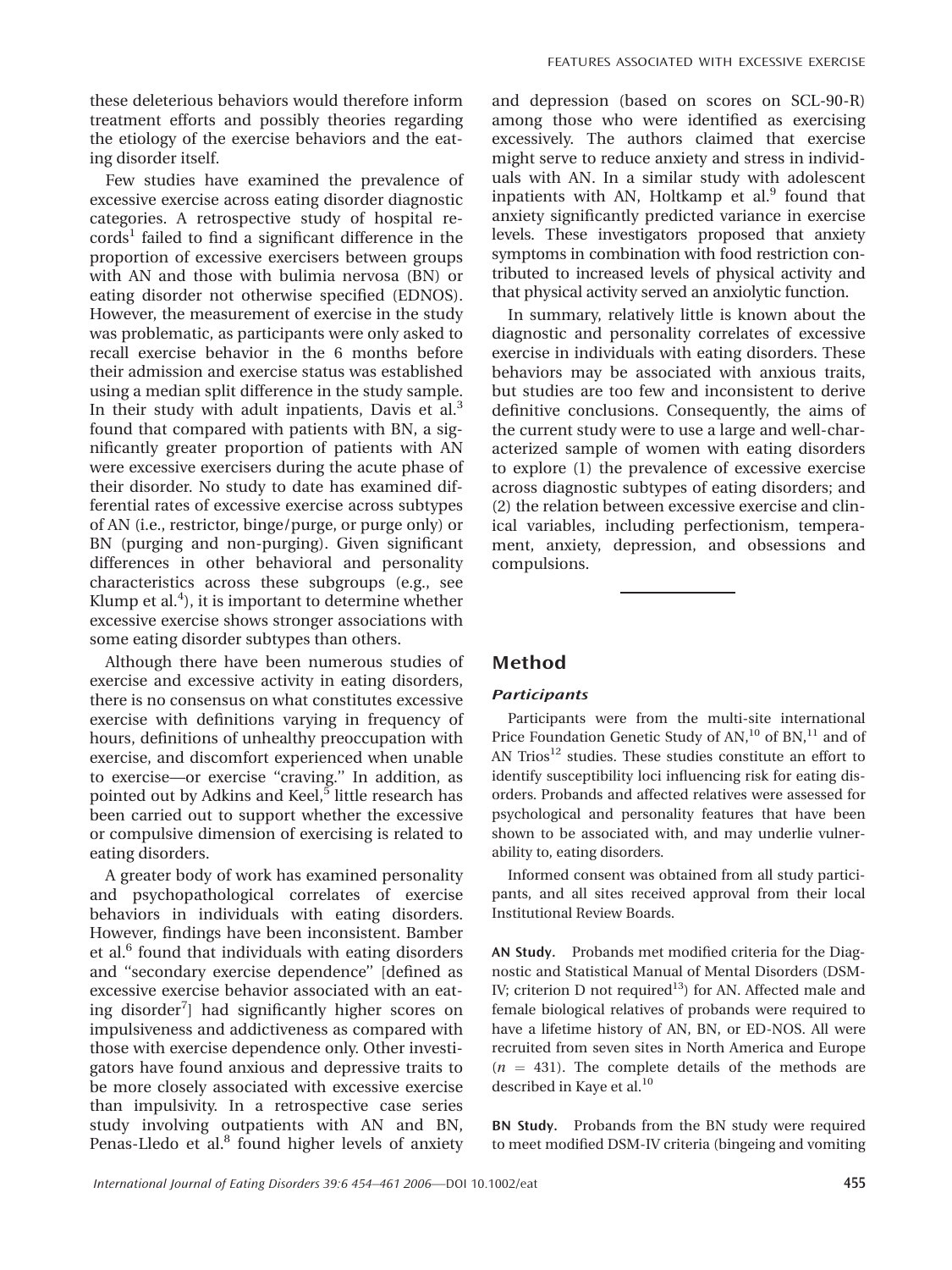for a period of  $>6$  months was required) for a lifetime diagnosis of BN. All affected relatives were required to have a lifetime history of AN, BN, or EDNOS. The total number of participants was 750. Complete methods are described in Kaye et al.<sup>11</sup>

AN Trios Study. Female and male probands affected with AN and their parents were recruited from 9 sites in North America and Europe. Additional affected relatives, if available, were also assessed. The total number of affected participants was 749. Complete methods are described in Reba et al. $^{12}$ 

Individuals from these three studies with any combination of AN, BN, or EDNOS were included in this study. Participants were classified as EDNOS if their only diagnosis was EDNOS. Individuals were excluded from the analyses if they did not have a valid response for the Structured Interview for Anorexic and Bulimic Disorders (SIAB) item regarding exercise ( $n = 13$ ) or for age of onset of ED ( $n = 8$ ). Males were also excluded from the analyses, as the frequency of males with these diagnoses was too low for meaningful comparison ( $n = 52$ ). The resulting sample size was 1,857.

#### Assessments and Measures

Demographic and Clinical Variables. Data relative to current age, ED duration, current, and minimum and maximum body mass index (BMI) were obtained.

Eating Disorder Diagnoses. Lifetime histories of eating disorders and the presence or absence of eating disorder behaviors (e.g., purging, exercising, dieting) in probands and affected relatives were assessed with the SIAB<sup>14</sup> and an expanded version of Module H of the Structured Clinical Interview for DSM-IV Axis I Disorders (SCID).<sup>15</sup> The SIAB is a semi-structured clinical interview designed to gather detailed information on weight and eating history to establish eating disorder diagnoses as defined by DSM-IV and International Classification of Diseases-10 (ICD-10). The training procedures for the SIAB and SCID have been described in detail elsewhere.<sup>11</sup>

Personality and Symptom Assessments. Temperament and character dimensions were measured with the Temperament and Character Inventory (TCI).<sup>16</sup> Perfectionism was measured by the Frost Multidimensional Perfectionism Scale (MPS).<sup>17</sup> Participants also completed the State-Trait Anxiety Inventory (STAI Form Y-1), $^{18}$  the Yale-Brown Obsessive Compulsive Scale (Y-BOCS),<sup>19</sup> and the Yale–Brown–Cornell Eating Disorder Scale (YBC-EDS).<sup>20</sup> All assessments were administered in all three studies.

Excessive Exercise. Participants were divided into exercise groups based on their response to the SIAB question ''How much exercise did you engage in?'', which was asked within the context of questions related to behavior at its worst. Interviewers were trained to endorse excessive exercise when any of the following were reported by the participant: (1) severe interference with important activities; (2) exercising more than 3 h/day and distress if unable to exercise; (3) frequent exercise at inappropriate times and places and little or no attempt to suppress the behavior; and (4) exercising despite more serious injury, illness or medical complication. Participants endorsing any of the above were categorized as excessive exercisers  $(N = 721)$ . The rest were categorized as no/regular exercisers  $(N = 1,136)$ .

#### Statistical Analyses

Logistic regression analyses were conducted using the GENMOD procedure of SAS version  $9.1<sup>21</sup>$  correcting for the relatedness of individuals in our study with Generalized Estimating Equations (GEE).<sup>22-24</sup> GEE is a statistical approach based on a regression technique used to investigate correlated data, such as panel studies and the affected relative-pair data used in the current study. In the current study, biologically related family members comprised each cluster in the GEE analyses. However, because the current study included family members of varying relatedness (i.e., first-degree, second-degree, and third-degree relatives, as well as unrelated controls), the GEE analyses were conducted in two steps. First, models were fit to the data via the GEE method for probands and their siblings only using the exchangeable working correlation matrix to obtain an estimate of the familial correlation among these first-degree relatives. Second, models were refit to the entire data set of relatives, using familial correlations estimated from the probands and siblings as the user-defined working correlation matrix. The model parameters and statistics from these models were then used as the final solution. This approach to the analyses can be considered conservative, as the proband/sibling correlations are likely overestimates of the expected correlations among clusters of unrelated individuals and second-degree and third-degree relatives. Such overestimation is likely to result in fewer, rather than more, significant findings.

The prevalence of excessive exercise in the eating disorder diagnostic subgroups is presented in Table 1. Logistic regression analysis was applied, as described above, predicting exercise group from ED subtype. Age and proband status (whether the participant was a proband or the relative of a proband) were entered into the model as covariates.

The perfectionism scales, TCI measures, STAI trait anxiety, BDI, worst YBC-EDS scales, Y-BOCS scales, BMI measures, age at interview, menarche, and duration of ED were compared in the two exercise groups using logistic regression analysis (see Table 2), with ED sub-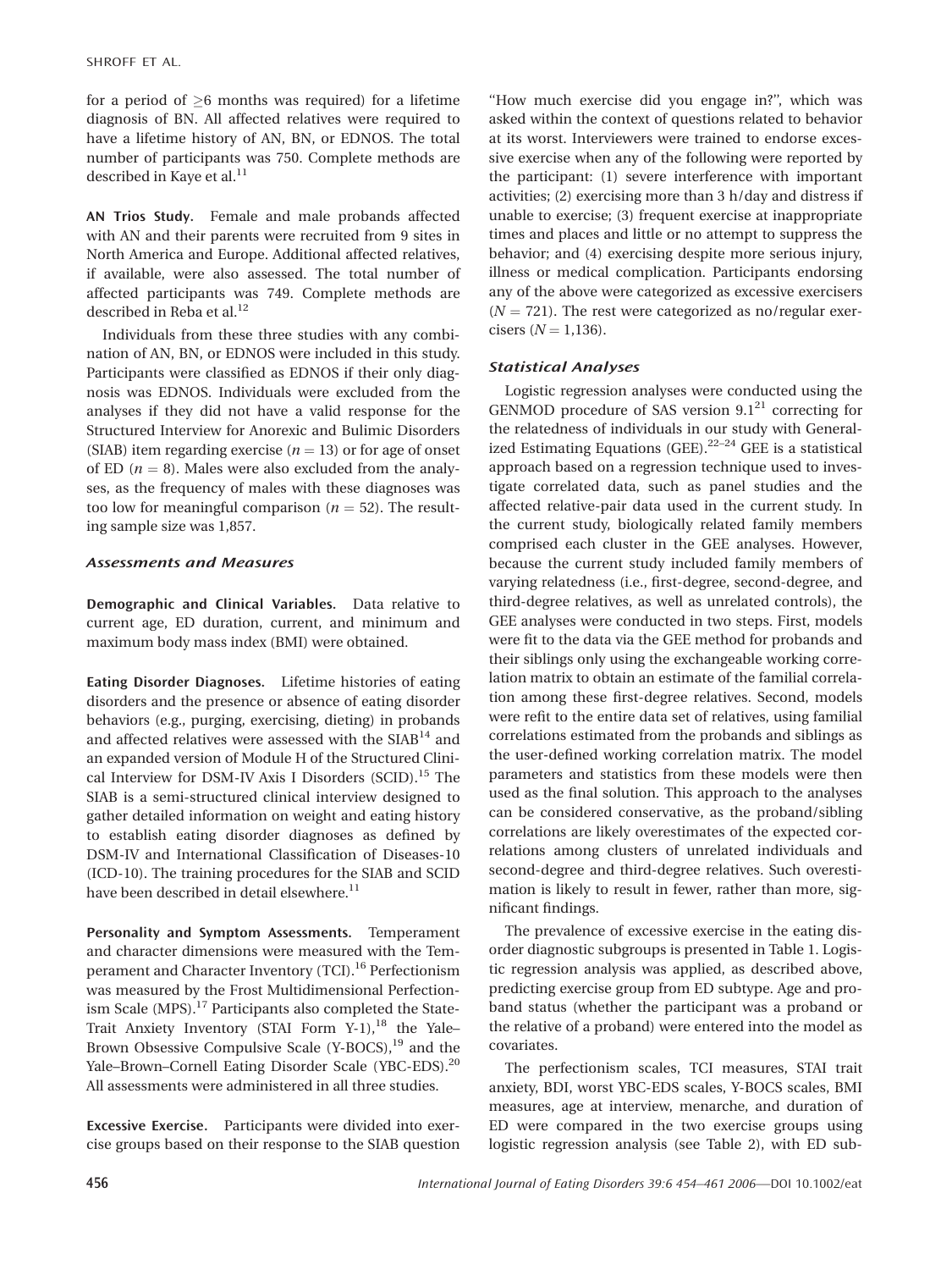|                            | Description of Diagnostic Category       | No/Regular Exercisers | <b>Excessive Exercisers</b> |
|----------------------------|------------------------------------------|-----------------------|-----------------------------|
| RAN                        | AN with restrictive eating (no purging   |                       |                             |
| $(N = 521)$                | and no bingeing behavior)                | 59.7% (311)           | 40.3% (210)                 |
| PAN<br>$(N = 336)$         | AN with purging (no bingeing behavior)   | 45.5% (153)           | 54.5% (183)                 |
| <b>BAN</b><br>$(N = 182)$  | AN with bingeing and purging/restricting | 62.6% (114)           | 37.4% (68)                  |
| <b>PBN</b><br>$(N = 296)$  | BN with purging behavior                 | 79.8% (237)           | $20.2\%$ (60)               |
| <b>NPBN</b><br>$(N = 25)$  | BN with bingeing (no purging behavior)   | 76.0% (19)            | $24.0\%$ (6)                |
| ANBN<br>$(N = 400)$        | Lifetime diagnosis of AN and BN          | 56.5% (226)           | 43.5% (174)                 |
| <b>EDNOS</b><br>$(N = 96)$ | Lifetime diagnosis of EDNOS              | 79.2% (76)            | 20.8% (20)                  |

|  | TABLE 1. Description of diagnostic categories and prevalence of excessive exercise across diagnostic groups |  |  |  |  |
|--|-------------------------------------------------------------------------------------------------------------|--|--|--|--|
|--|-------------------------------------------------------------------------------------------------------------|--|--|--|--|

Note: AN = anorexia nervosa; BN = bulimia nervosa; RAN = restricting type AN; PAN = purging only type AN; BAN = bingeing with or without purging type AN; PBN = purging type BN; NPBN = non-purging type BN; ANBN = lifetime diagnosis of both full syndromal AN and BN; EDNOS = eating disorder not otherwise specified.

| TABLE 2. Means, standard deviations, and results of logistic regression for demographic, course of illness, |
|-------------------------------------------------------------------------------------------------------------|
| psychological, and personality variables associated with excessive exercise across ED subtypes              |

| Variable <sup>a</sup>                | No or Regular Exercise<br>$(N = 1137)$ Mean (SD) | <b>Excessive Exercise</b><br>$(N = 721)$ Mean (SD) | $\chi^2$ ( <i>p</i> -value)    | OR (95% CI)         |
|--------------------------------------|--------------------------------------------------|----------------------------------------------------|--------------------------------|---------------------|
| <b>Current BMI</b>                   | 19.85(3.33)                                      | 19.00(3.10)                                        | 1.6(0.21)                      |                     |
| Maximum BMI                          | 22.68 (3.33)                                     | 22.14 (2.96)                                       | 1.3(0.25)                      | $---$               |
| Minimum BMI                          | 15.95(2.85)                                      | 14.52 (2.59)                                       | 36.1 $(< 0.001)$               | $0.62$ (0.53, 0.72) |
| Age at interview                     | 27.99 (9.51)                                     | 26.29 (7.68)                                       | $17.9$ (<0.001)                | 0.80(0.72, 0.89)    |
| ED duration <sup>b</sup>             | 9.41(8.04)                                       | 9.27(6.93)                                         | 0.8(0.38)                      | $---$               |
| Menarche                             | 13.65(6.52)                                      | 14.19 (8.97)                                       | 0.8(0.36)                      |                     |
| State-Trait Anxiety Inventory-Form Y |                                                  |                                                    |                                |                     |
| Trait anxiety                        | 49.55 (13.41)                                    | 53.95 (13.85)                                      | $21.0 \; (< 0.001)$            | 1.27(1.15, 1.41)    |
| Temperament and Character Inventory  |                                                  |                                                    |                                |                     |
| Harm avoidance                       | 20.04 (7.78)                                     | 21.57 (7.68)                                       | 3.7(0.06)                      |                     |
| Novelty seeking                      | 18.86 (7.21)                                     | 17.31(7.20)                                        | 8.3(0.004)                     | 0.86(0.77, 0.95)    |
| Reward dependence                    | 16.74(3.91)                                      | 16.57(3.90)                                        | 0.7(0.41)                      |                     |
| Persistence                          | 5.52(2.05)                                       | 6.07(1.91)                                         | $20.1$ (<0.001)                | 1.26(1.14, 1.40)    |
| Cooperativeness                      | 33.71 (6.11)                                     | 34.35 (5.95)                                       | 3.5(0.06)                      |                     |
| Self-directedness                    | 26.60 (9.33)                                     | 25.72 (9.45)                                       | 1.3(0.27)                      |                     |
| Self-transcendence                   | 14.63(6.80)                                      | 14.64(6.46)                                        | 0.3(0.56)                      |                     |
| Multidimensional Perfectionism Scale |                                                  |                                                    |                                |                     |
| Concern over mistakes                | 30.83 (9.51)                                     | 33.97 (9.05)                                       | $25.5 \approx (0.001)$         | 1.30(1.17, 1.44)    |
| Doubts about actions                 | 12.45(4.02)                                      | 13.51(3.97)                                        | $13.9 \left( < 0.001 \right)$  | 1.22(1.10, 1.35)    |
| Personal standards                   | 26.25(6.32)                                      | 28.25(5.53)                                        | $27.3 \approx 0.001$           | 1.31(1.18, 1.45)    |
| Organization                         | 23.66 (5.66)                                     | 24.93 (5.34)                                       | $13.9 \approx 0.001$           | 1.21(1.09, 1.34)    |
| Parental criticism                   | 10.52(4.70)                                      | 11.67(4.83)                                        | $20.0$ ( $<$ 0.001)            | 1.26(1.14, 1.40)    |
| Parental expectations                | 14.11(5.74)                                      | 15.30(5.86)                                        | $13.6 \approx 0.001$           | 1.21(1.09, 1.34)    |
| YBC-EDS                              |                                                  |                                                    |                                |                     |
| Worst ritual                         | 10.97(3.72)                                      | 13.36(2.36)                                        | 138.0 $\left( < 0.001 \right)$ | 2.36(2.02, 2.76)    |
| Worst preoccupation                  | 11.70(3.22)                                      | 13.33(2.30)                                        | $78.9$ (<0.001)                | 1.72(1.51, 1.94)    |
| Worst motivation to change           | 17.13 (5.86)                                     | 18.48 (5.49)                                       | $6.1$ ( $<$ 0.013)             | 1.13(1.03, 1.25)    |
| <b>YBOCS</b>                         |                                                  |                                                    |                                |                     |
| Obsessions                           | 5.54(5.96)                                       | 8.23(6.29)                                         | 48.9 $(< 0.001)$               | 1.45(1.31, 1.60)    |
| Compulsions                          | 6.16(6.26)                                       | 8.97(6.64)                                         | $51.2$ (<0.001)                | 1.45(1.31, 1.60)    |

Note: BMI = body mass index; ED, eating disorder; SD = standard deviation; OR = odds ratio; CI = confidence interval; YBC-EDS = Yale–Brown–Cornell Eating Disorder Scale; Y-BOCS = Yale-Brown Obsessive Compulsive Scale.

<sup>a</sup> ED subtype, proband status, and age at interview were entered as covariates in the model.

b B state per presence sample was used for ED duration. Individuals from the AN ARP study were removed because the information needed to calculate ED duration was not available. In addition, age was not entered as a covariate in the model because age was used to compute duration for those individuals not fully recovered at time of interview.

type, age, and proband status entered as covariates. Interactions between the covariates and the predictor of interest were not significant so were removed from analyses. All measures were standardized before the regression analyses. The  $\chi^2$  and p values are listed in Table 2. A large number of clinical variables, including subscales of per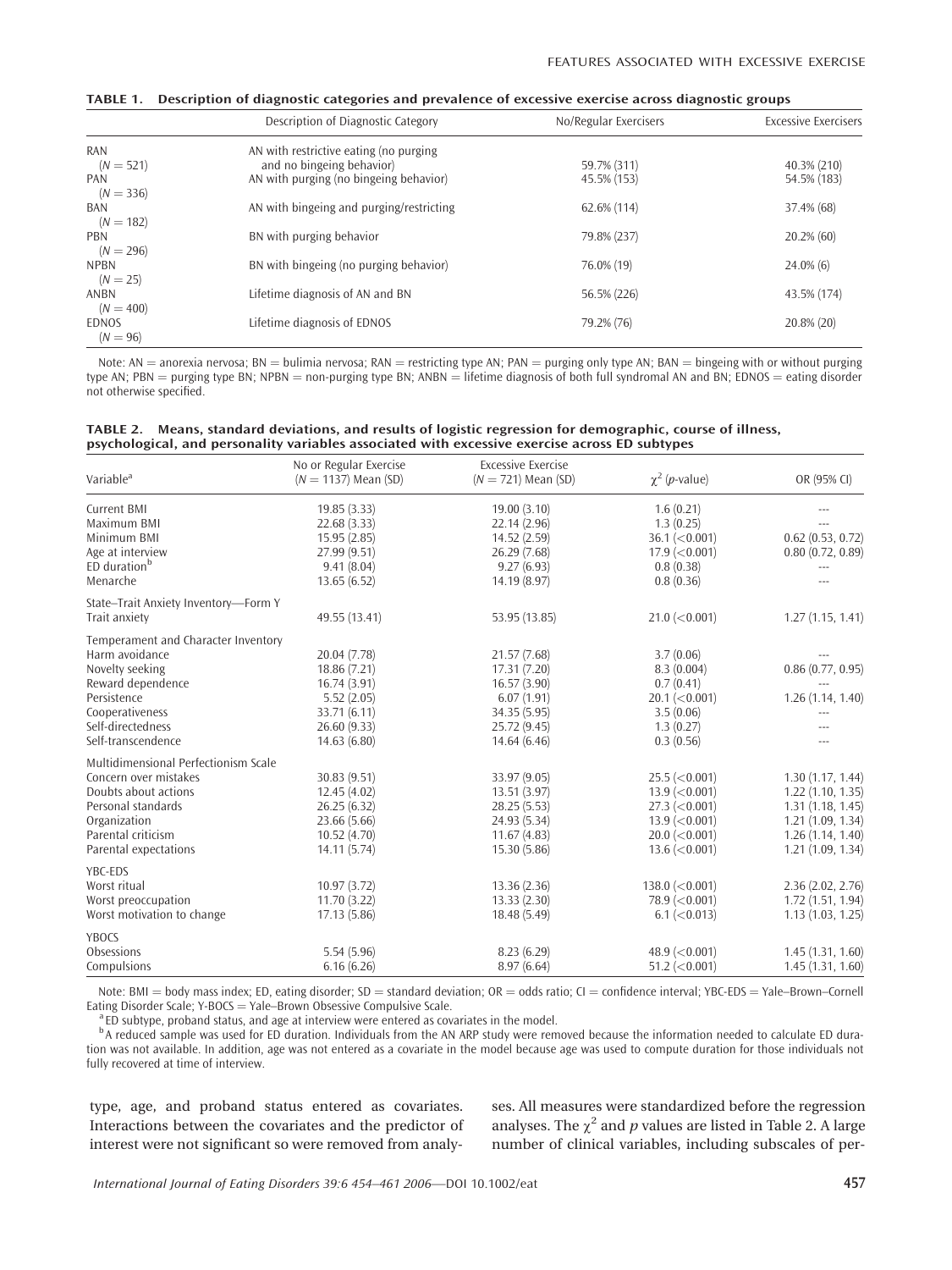fectionism, and temperament, anxiety, obsessions, and compulsions, were found to be significantly associated with excessive exercise.

## Results

### Description of Samples

Our sample consisted of 1,857 females who met lifetime criteria for (1) restricting type AN (RAN;  $N = 521$ ); (2) purging only type AN (PAN;  $N = 336$ ); (3) bingeing with or without purging type AN (BAN;  $N = 182$ ); (4) purging type BN (PBN;  $N = 297$ ); (5) non-purging type BN (NPBN;  $N = 25$ ); (6) lifetime diagnosis of both full syndromal AN and BN (ANBN;  $N = 400$ ); or (7) EDNOS ( $N = 96$ ) (see Table 1). To be categorized as RAN, probands had AN with restrictive eating and no purging or bingeing behavior. The category of PAN included those individuals who had AN with purging behavior and no bingeing behavior and those having AN with bingeing with or without compensatory behaviors were categorized as BAN. Those who met criteria for BN with purging behavior were classified as PBN, whereas those who had BN with bingeing and no purging behavior were NPBN. Individuals with a lifetime diagnosis of both AN and BN were categorized as ANBN and those having subthreshold AN or BN or meeting criteria for binge eating disorder, or purging disorder<sup>11</sup> for more details) were classified as EDNOS. The prevalence of excessive exercise was high across the entire sample (39%). Results of the logistic regression analyses with post hoc tests for pairwise comparisons across ED subtypes examining excessive exercise across eating disorder subtypes indicated that there were significantly more excessive exercisers in the PAN group (54%). The PBN group had the fewest excessive exercisers (20%) and differed significantly from the RAN, PAN, BAN, and ANBN groups.

Demographics. Table 2 presents demographic features of the sample as well as means and standard deviations for the variables of interest. Individuals categorized as excessive exercisers were significantly younger at the time of interview  $(X = 26.34)$ years;  $SD = 7.75$ ) than those classified as nonexcessive exercisers ( $\overline{X}$  = 27.90 years; SD = 9.51). In addition, participants in the excessive exercise group had a significantly lower lifetime minimum as well as current BMI than those in the nonexcessive exercise group. There were no differences in maximum BMI, age at menarche, or duration of illness between the two groups.

#### Psychological and Personality Variables

Results of the logistic regression analyses for the psychological and personality variables are presented in Table 2. Excessive exercise was associated with significantly higher scores on the anxiety measure, persistence, and perfectionism, and lower scores for novelty seeking. Excessive exercise was also associated with greater severity of eating disorder symptoms, as measured by worst ritual, worst preoccupation and worst motivation to change in the YBC-EDS. Similarly, higher obsessions and compulsions (YBOCS) were associated with excessive exercise.

## Conclusion

We examined diagnostic, personality, and psychological variables associated with excessive exercise in the largest and most diagnostically diverse cohort of female eating disorder patients studied to date. Among the eating disorder subtypes, individuals with PAN were more likely to be excessive exercisers than individuals in any other category. Previous studies have reported differences in excessive exercise among individuals with AN and BN in the acute phase of their disorder, $3$  and our results support this finding; however, ours is the first study to examine exercise behavior across subtypes of AN, BN, and EDNOS. In their analysis of retrospective hospital records, Brewerton et al.<sup>25</sup> found a nonsignificantly higher proportion of ''compulsive exercisers'' among individuals with AN when compared with individuals with BN. The generalizability of our results is limited by the fact that we do not have information about the time frame of the exercise behavior, especially in relation to other behaviors, such as purging and severity of illness.

The preponderance of excessive exercise in the group of individuals with PAN is interesting, given previous research showing that this subgroup is particularly prone to anxious and harm avoidant traits.4 Findings from the current study suggest that excessive exercise is also associated with a younger age at time of interview, and higher rates of anxious/obsessional and perfectionistic traits. The relation between exercise and age at interview may be explained by ease of access to exercise behaviors as a weight control mechanism at younger ages (in contrast to access to laxatives or purgatives) and the inverse relationship between exercise and age (i.e., individuals tend to exercise less as they become older). $^{26}$  We found significantly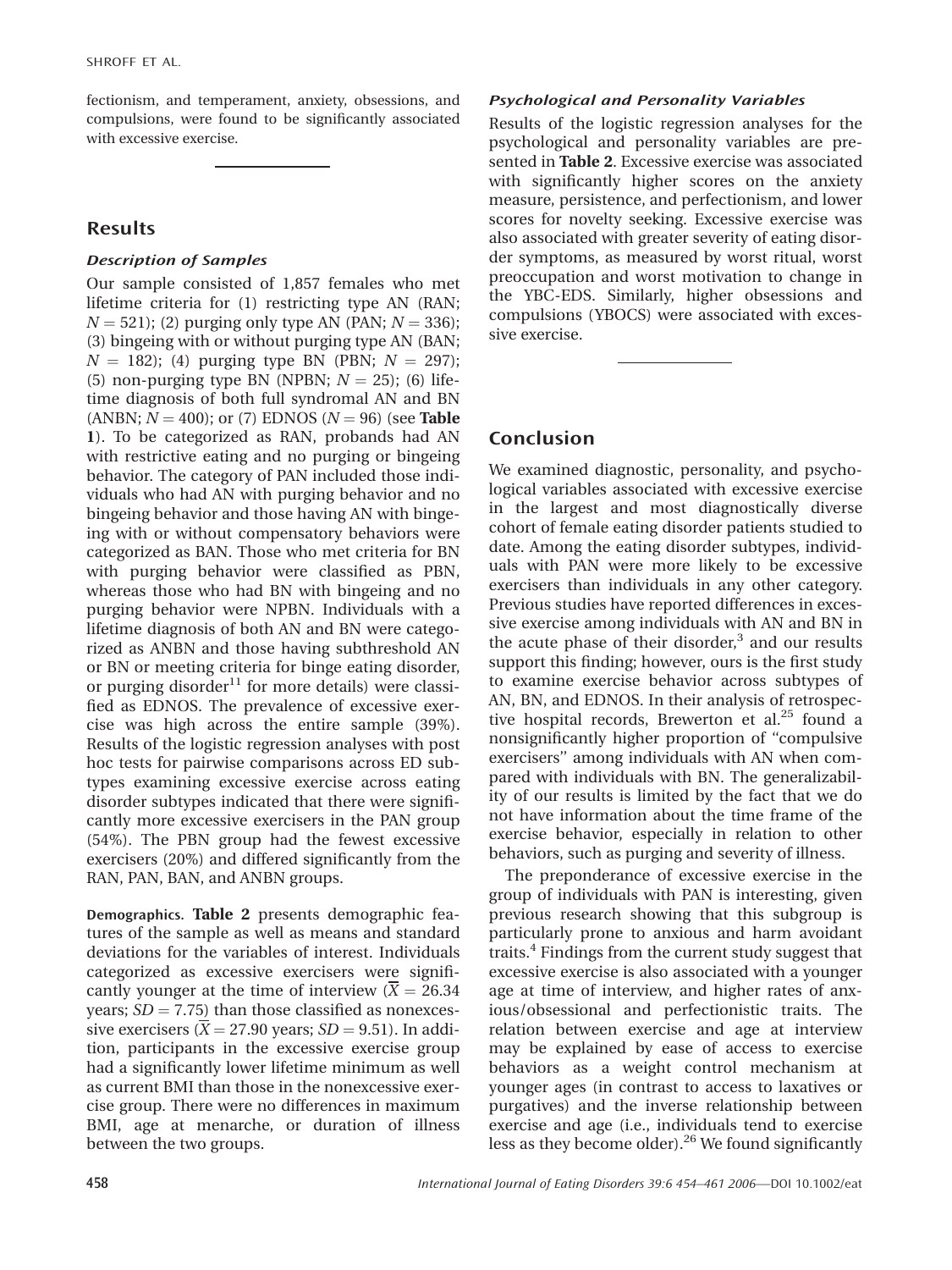higher levels of trait anxiety, depression, and obsessions and perfectionism among individuals in the excessive exercise group. In a study with adolescent patients with AN, Davis et al. $27$  found that, compared with controls, patients reported engaging in more exercise during the year before the onset of their illness. Thus, it may be that individuals who are particularly prone to anxious obsessionality are more likely to engage in ''extra'' eating disorder behaviors (e.g., purging and excessive exercise) that are driven by their fear, anxiety, and obsessive preoccupation with weight gain. An alternative explanation may be that exercise served to reduce or manage anxiety as postulated by Holtkamp et al.<sup>9</sup> or to counteract prominent eating and weight related obsessions. From a genetic perspective, a common allele or neural pathway may influence susceptibility to both exercise and anxiety. The importance of these additional eating disorder behaviors and anxious/obsessional traits should not be underemphasized, as they clearly place this subgroup of patients at increased risk for serious complications (e.g., low BMI; see Table  $2^2$ ).<sup>28</sup> Targeting the excessive anxiety and obsessionality experienced by these patients may therefore help alleviate their drive to engage in these behaviors and enhance their treatments above and beyond the standard levels of care.

The rather homogeneous diagnostic and personality profile of the excessive exercising patients also has implications for the etiology of eating disorders. Efforts to map susceptibility loci for these disorders have emphasized the need to examine more clearly defined phenotypes that might delineate subgroups of eating disorder patients with specific genetic diatheses that are distinct from those of other eating disorder patients.29 Given that the broad diagnostic categories for eating disorders are most likely heterogeneous with regard to susceptibility genes, identification of homogeneous subgroups of patients across the eating disorder categories on the basis of certain endophenotypes or intermediate phenotypes may assist in the search for risk loci.

Genetic and neurobiological data further suggest that this phenotype might prove fruitful for molecular genetic research. The heritability and biological underpinnings of perfectionism, anxiety and temperamental categories have been discussed at length (e.g., see Jonnal et al.<sup>30</sup> and Micallef and  $Blin<sup>31</sup>$ ; however, the drive to engage in physical activity has also been found to be biologically driven.<sup>32</sup> For example, recent studies have shown the peroxisome proliferator-activated receptor (PPAR) gamma to be involved in lipid metabolism

and in the control of energy expenditure. Casper<sup>33</sup> pointed out that several studies have implicated the noradrenergic transporter gene promoter region, the agouti-related peptide gene (AGRP) and multiple serotonin receptor genes as possibly associated with the impact of activity, hunger, and arousal in AN. Researchers have also used findings from animal studies on hyperactivity to implicate the role of leptin in the treatment of hyperactivity among patients with  $AN.^{34,35}$ 

In their study with a small sample of patients with AN, Favaro et al.<sup>36</sup> found significantly higher tryptophan to large, neutral amino acids (TRP-to-LNAA) ratios among those who exercised excessively. These investigators postulated that exercise helped to counteract the reduction of TRP/LNAA and serotonin synthesis, potentially functioning as a form of ''self medication'' to balance the levels of TRP/LNAA in the body. These findings suggest that physical activity and weight regulation may, in fact, represent endophenotypes for eating pathology that contribute to its etiology, particularly the etiology of eating disorders characterized by high perfectionism, anxiety, ritualistic behaviors, obsessiveness, and purging behaviors.

The limitations of the study were that group membership was determined by retrospective reports of exercise behavior. Given the age range of our participants, and the fact that both actively ill and recovered individuals were included, accuracy of memory may have differed across participants. In addition, our exercise assessment was not extensive and we were unable to determine the duration of excessive exercise and the relation between the time frame of the excessive exercise and other eating disorder behaviors. As is true of other studies, these findings are limited in their applicability and may not hold true for samples of women with eating disorders from the general population. Future research should use more contemporaneous and comprehensive measures of excessive and compulsive exercise along with greater diversity in obtained samples to confirm our findings.

Despite these limitations, this is the first study to obtain information from a large cohort of participants, enabling a comprehensive analysis of several variables across subtypes of AN and BN. Moreover, we examined the association between excessive exercise and a number of demographic, personality, and clinical variables unlike previous studies. In summary, the results of this study point to a number of personality and clinical variables that are associated with excessive exercise among female patients with eating disorders and support findings from some of the smaller sample studies. In light of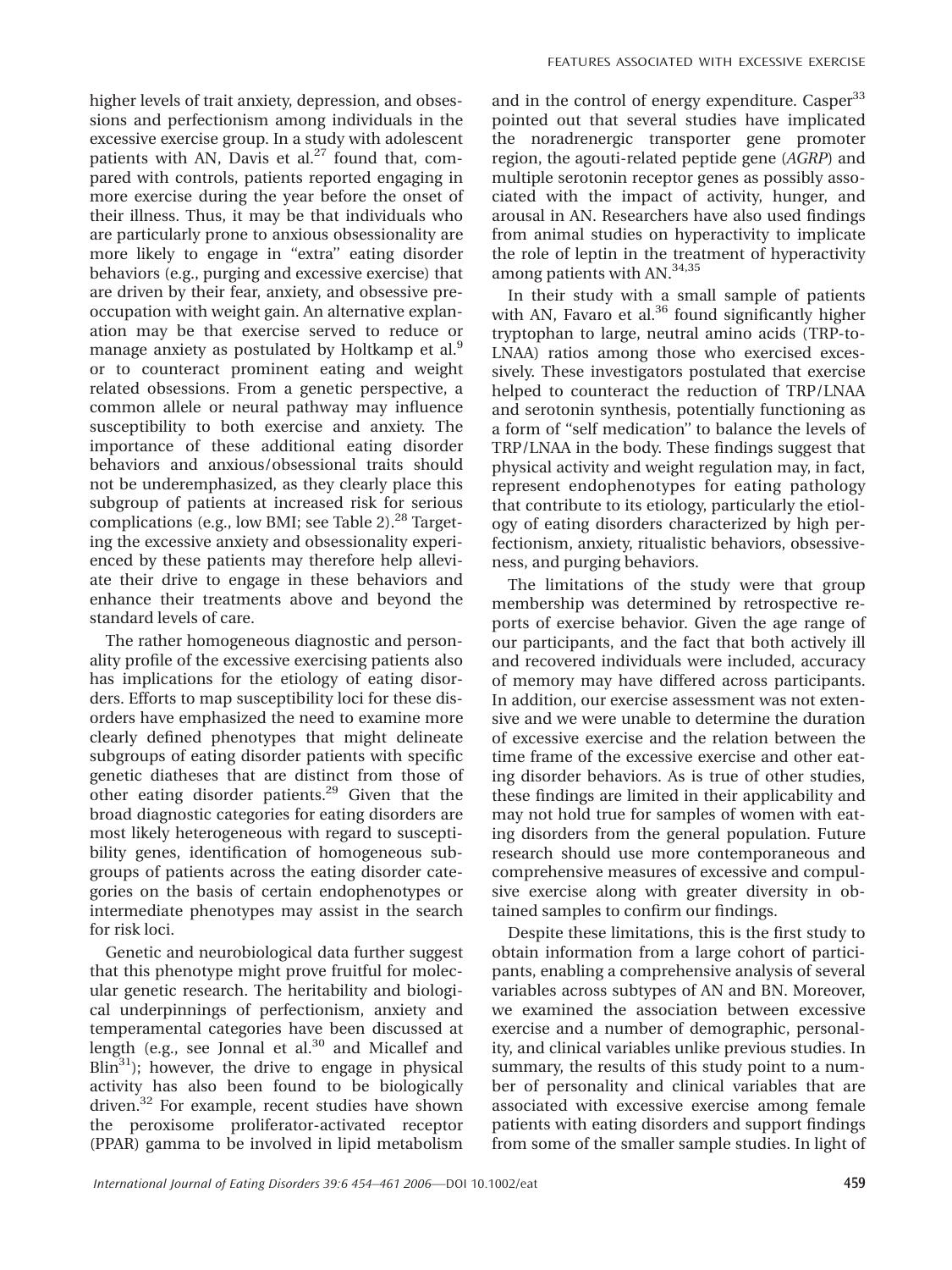the findings that excessive exercise may be resistant to change, $3$  there might be added value to specific treatment focus on these accompanying personality and clinical variables. In addition, it is worth noting that variables such as worst rituals, obsessions, and perfectionism are significantly associated with excessive exercise, which may make it more difficult to treat such patients and also lead to poorer outcome. Studies comparing actively ill with recovered individuals have indicated that anxiety and certain temperamental traits persist beyond recovery.37,38 Based on our sample, individuals with a diagnosis of PAN have a higher likelihood of exercising excessively and are therefore more likely to have the associated clinical and personality variables. These results suggest that excessive exercise may be a central strategy that contributes to maintenance of low BMI in patients with AN. The coupling of excessive exercise with additional purging methods, although common in our sample, is particularly worrisome clinically especially in light of the fact that low BMIs are associated with increased risk for poorer outcome in patients with AN.<sup>28</sup> In addition, given the emerging focus on the genetics of physical activity and exercise in both animal and human studies,  $32,33$  we believe that exploring the genetic basis of exercise among patients with ED may be a productive endeavor.

The authors thank the Price Foundation for the support of the clinical collection of participants and support of data analysis. The authors acknowledge the staff of the Price Foundation Collaborative Group for their efforts in participant screening and clinical assessments. We are indebted to the participating families for their contribution of time and effort in support of this study. Support was provided by a grant from the National Institutes of Health (MH66117).

#### References

- 1. Solenberger S. Exercise and eating disorders: a 3-year inpatient hospital record analysis. Eating Behav 2001;2:151–168.
- 2. Strober M, Freeman R, Morrell W. The long-term course of severe anorexia nervosa in adolescents: survival analysis of recovery, relapse, and outcome predictors over 10–15 years in a prospective study. Int J Eat Disord 1997;22:339–360.
- 3. Davis C, Katzman DK, Kaptein S, Kirsch C, Brewer H, Kalmbach K, et al. The prevalence of high-level exercise in the eating disorders: etiological implications. Compr Psychiatry 1997;38:321– 326.
- 4. Klump KL, Bulik CM, Pollice C, Halmi KA, Fichter MM, Berrettini WH, et al. Temperament and character in women with anorexia nervosa. J Nerv Ment Dis 2000;188:559–567.
- 5. Adkins EC, Keel PK. Does ''excessive'' or ''compulsive'' best describe exercise as a symptom of bulimia nervosa? Int J Eat Disord 2005;38:24–29.
- 6. Bamber D, Cockerill IM, Carroll D. The pathological status of exercise dependence. Br J Sports Med 2000;34:125–132.
- 7. Veale DMW. Does primary exercise dependence really exist? In: J. Annett BCHS, editor. Exercise addiction: motivation for participation in sport and exercise. Leicester: The British Psychological Society, 1995, p. 1–5.
- 8. Penas-Lledo E, Sancho L, Waller G. Excessive exercise in anorexia nervosa and bulimia nervosa: relation to eating characteristics and general psychopathology. Int J Eat Disord 2002;31: 370–375.
- 9. Holtkamp K, Hebebrand J, Herpertz-Dahlmann B. The contribution of anxiety and food restriction on physical activity levels in acute anorexia nervosa. Int J Eat Disord 2004;36:163–171.
- 10. Kaye WH, Lilenfeld LR, Berrettini WH, Strober M, Devlin B, Klump KL, et al. A search for susceptibility loci for anorexia nervosa: methods and sample description. Biol Psychiatry 2000; 47:794–803.
- 11. Kaye WH, Devlin B, Barbarich N, Bulik CM, Thornton L, Bacanu SA, et al. A search for susceptibility loci in bulimia nervosa: methods and sample description. Int J Eat Disord 2004;35:556– 570.
- 12. Reba L, Thornton L, Tozzi F, Klump KL, Brandt H, Crawford S, et al. Features associated with vomiting in purging type eating disorders. Int J Eat Disord 2005;38:287–294.
- 13. American Psychiatric Association. Diagnostic and statistical manual of mental disorders (94th ed). Washington, DC: American Psychiatric Association Press; 1994.
- 14. Fichter M, Herpertz S, Quadflieg N, Herpertz-Dahlmann B. Structured Interview For Anorexic and Bulimic Disorders for DSM-IV and ICD-10: updated 3rd revision. Int J Eating Disord 1998;24:227–249.
- 15. First M, Spitzer R, Gibbon M, Williams J. Structured Clinical Interview for DSM-IV Axis I Disorders, research version,patient edition. New York: Biometrics Research, New York State Psychiatric Institute; 1996.
- 16. Cloninger CR, Przybeck TR, Svrakic DM, Wetzel RD. The Temperament and Character Inventory (TCI): a guide to its development and use. St. Louis, MO: Center for Psychobiology of Personality. Washington University: St Louis, MO; 1994.
- 17. Frost R, Marten P, Lahart C, Rosenblate R. The dimensions of perfectionism. Cogn Ther Res 1990;14:449–468.
- 18. Spielberger C, Gorsuch R, Luchene R. The State-Trait Anxiety Inventory: test manual for Form X. Palo Alto, CA: Consulting Psychologists Press; 1970.
- 19. Goodman W, Price L, Rasmussen S, Mazure C, Fleischmann R, Hill C, et al. The Yale–Brown Obsessive-Compulsive Scale (Y-BOCS). I. development, use, and reliability. Arch Gen Psychiatry 1989;46:1006–1011.
- 20. Sunday SR, Halmi KA, Einhorn A. The Yale–Brown–Cornell Eating Disorder Scale: a new scale to assess eating disorder symptomatology. Int J Eat Disord 1995;18:237–245.
- 21. SAS Institute, Inc. SAS/STAT<sup>®</sup> Software: Version 9. Cary, NC: SAS Institute; 2004.
- 22. Diggle P, Liang K, Zeger S. Analysis of longitudinal data. Oxford: Oxford Science; 1994.
- 23. Liang K, Zeger S. Longitudinal data analysis using generalized linear models. Biometrika 1986;73:13–22.
- 24. Zeger SL, Liang KY, Albert PS. Models for longitudinal data: a generalized estimating equation approach. Biometrics 1988; 44:1049–1060.
- 25. Brewerton TD, Stellefson EJ, Hibbs N, Hodges EL, Cochrane CE. Comparison of eating disorder patients with and without compulsive exercising. Int J Eat Disord 1995;17:413–416.